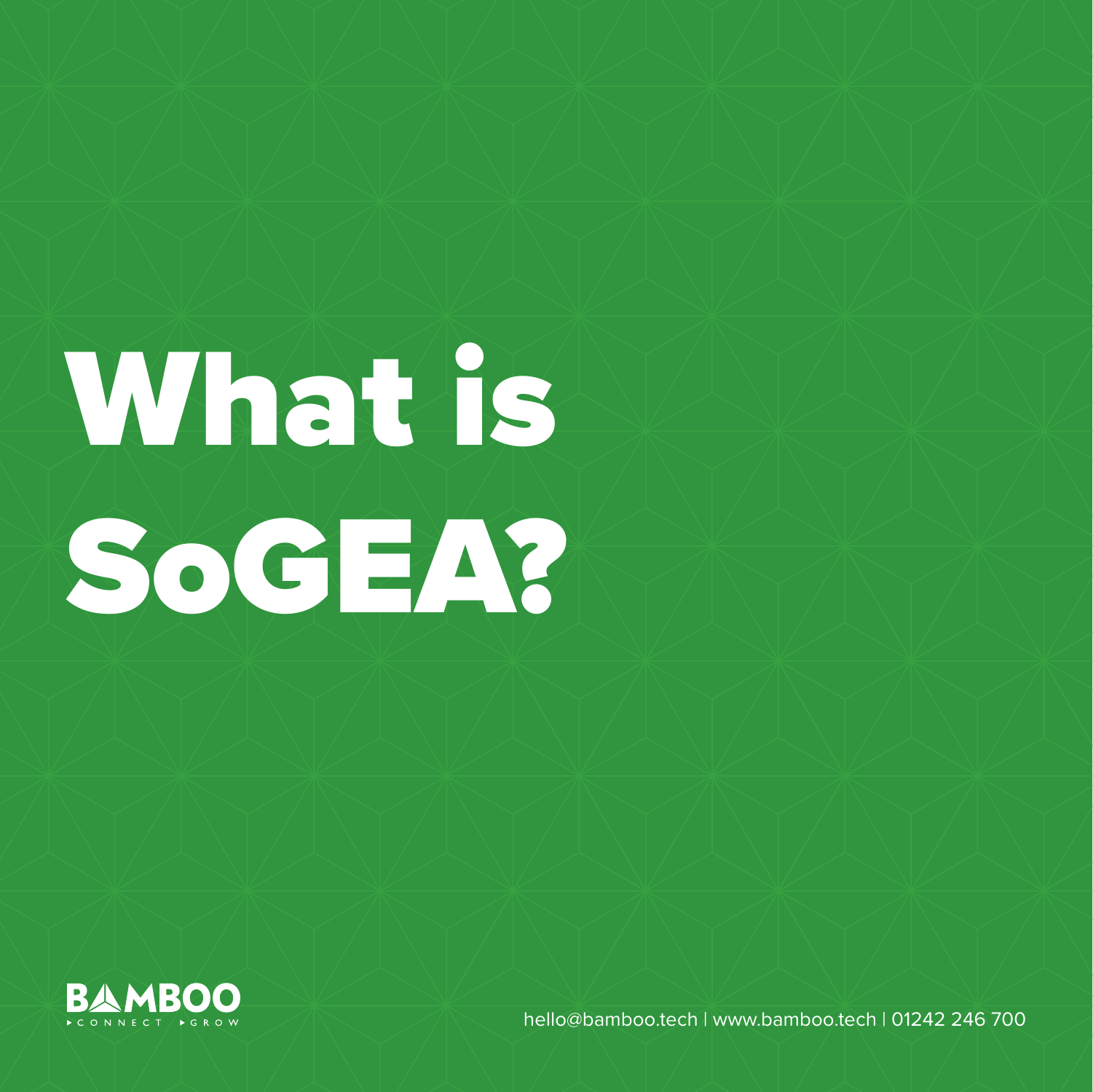## What is SoGEA?

What is SoGEA and why do I need to know?

In March 2021 the UK government unveiled its Ten Tech Priorities that will form the foundation of the UK Digital Strategy. Number 1 on the list is 'Rolling our world-class digital infrastructure nationwide'.

As part of that plan the legacy telecoms network (the Public Switched Telephone Network - PSTN) that many of us have relied on for our business communications is going to be replaced with digital alternatives. SoGEA is one of those alternatives.

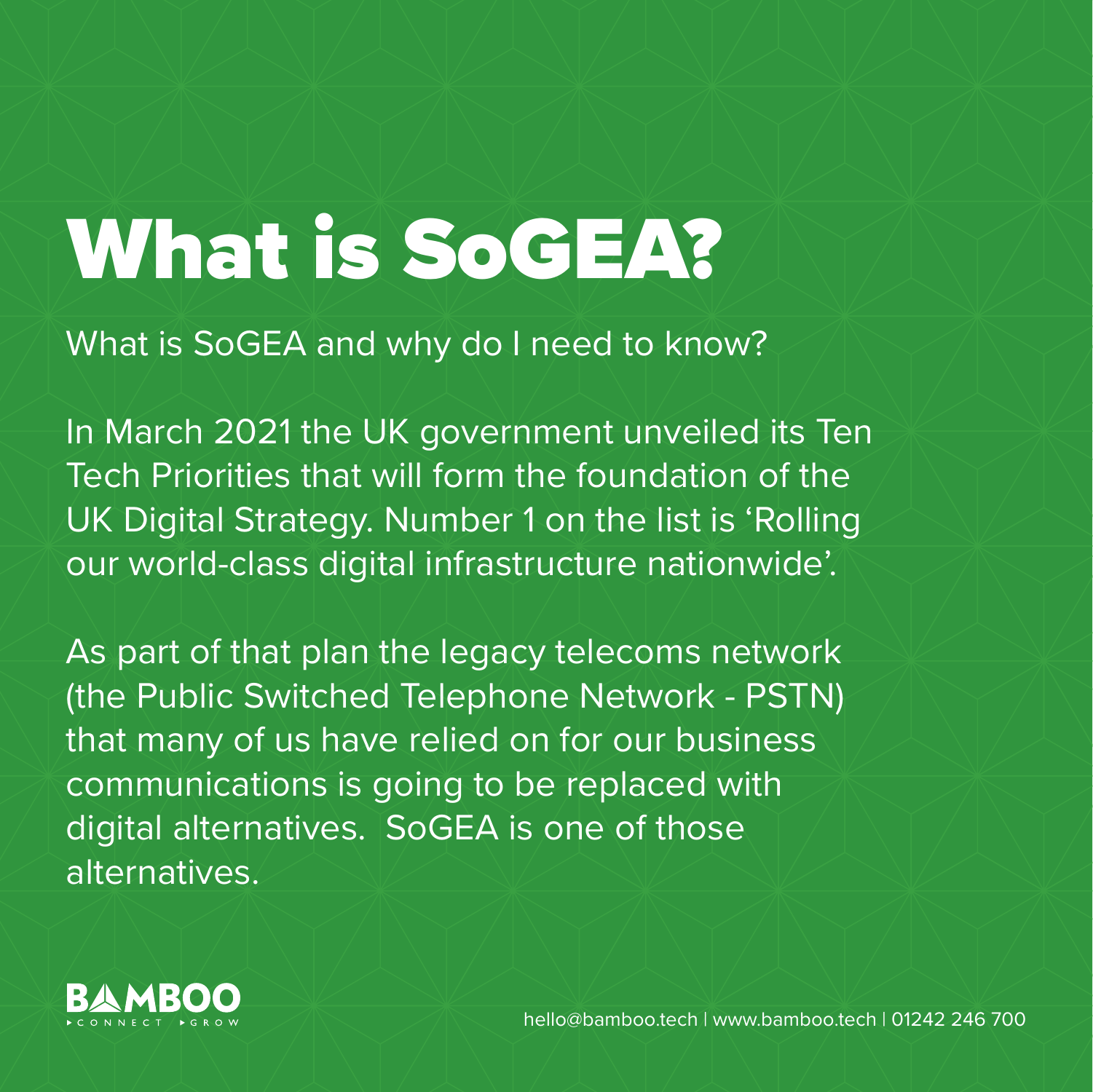## Single order Generic Ethernet

**Access** 

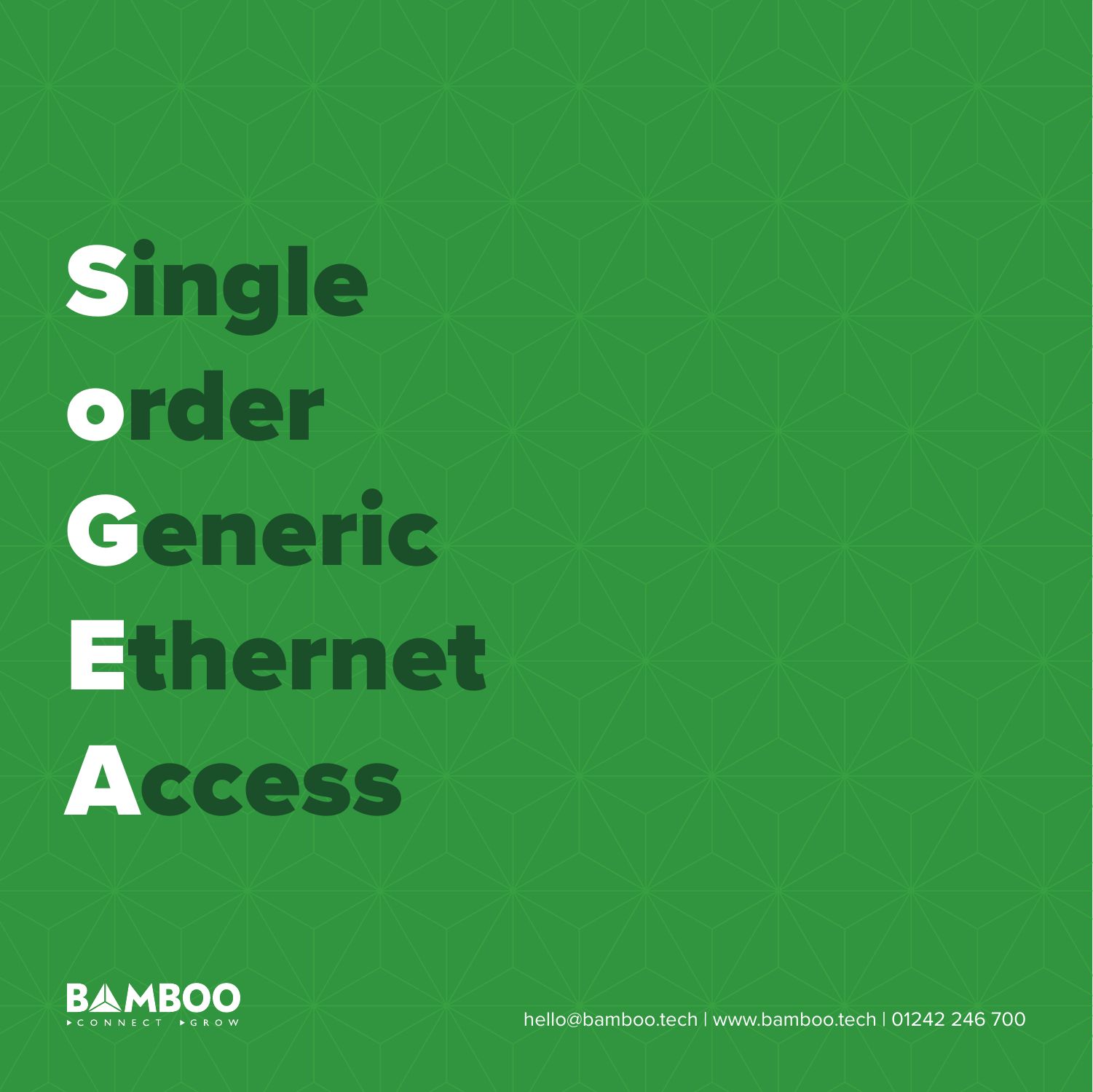So, another acronym to learn… what on earth is SoGEA? SoGEA stands for Single Order Generic Ethernet Access, but what is it? SoGEA is a type of broadband service (like FTTC or FTTP) that supplies a data only line to the cabinet before being taken to the premise of your business.

SoGEA uses a blend of copper and fibre technology, much like FTTC (Fibre To The Cabinet). Just like FTTC you don't need an additional landline to be able to make calls.

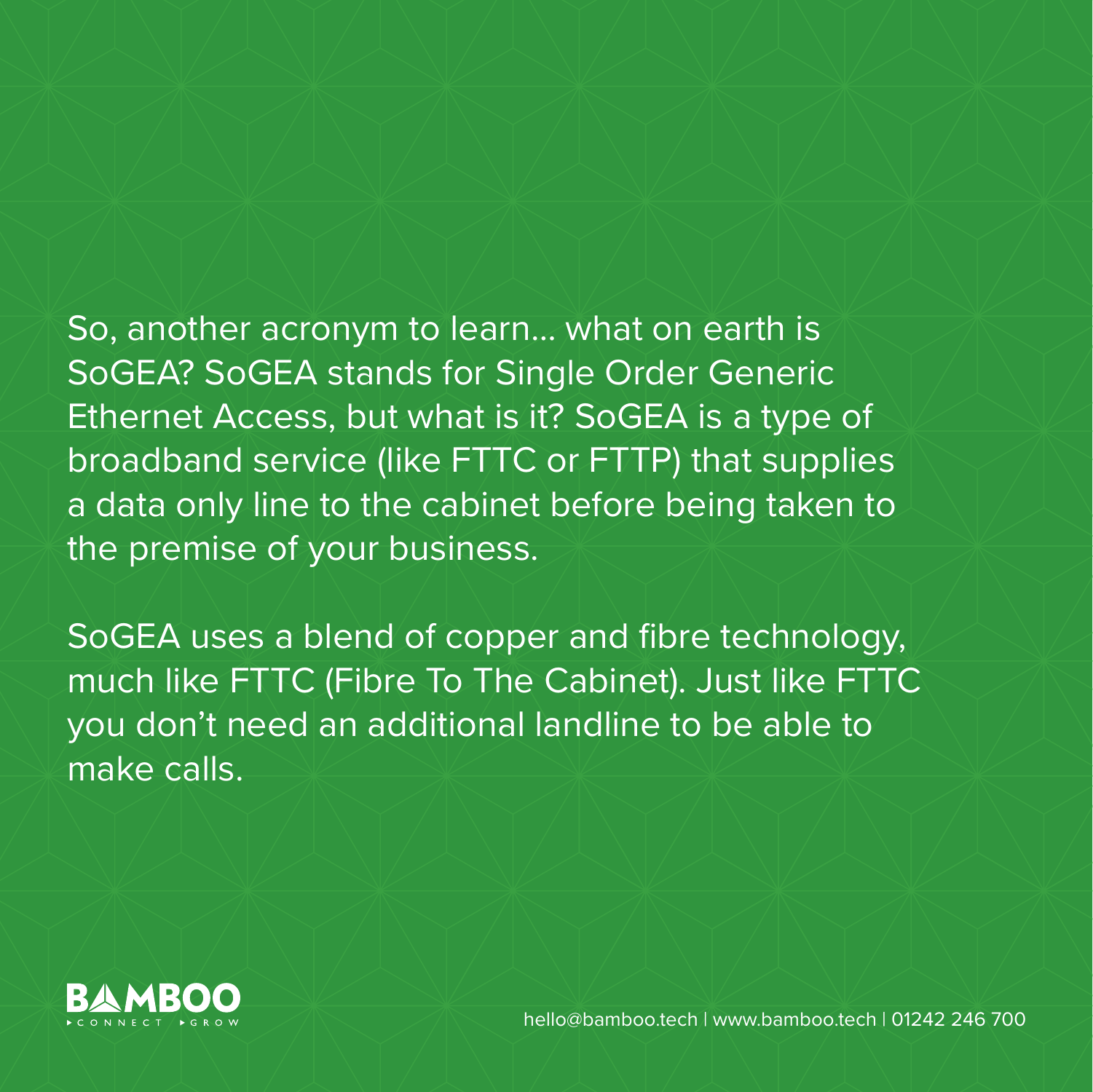Current broadband services are reliant on the voice/ telephone connection to provide a broadband connection. If you lose the voice services, then you also lose the broadband. This newer service allows for a superfast broadband connection without the need for the underlying landline connection.

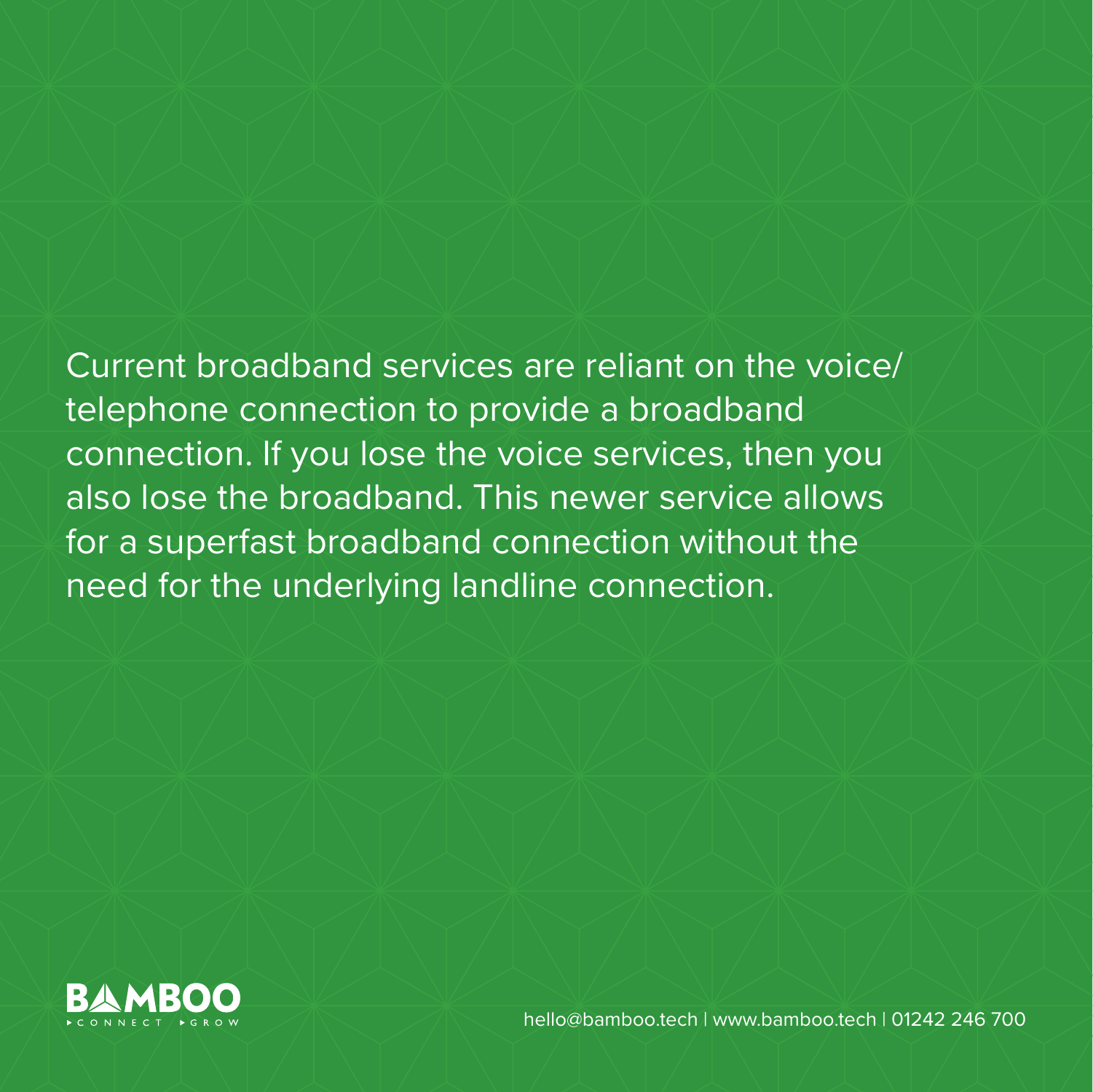**What does that mean for my voice services?**

Going with SOGEA means that your voice services won't be held over legacy infrastructure but over the internet instead, much like making voice calls over your social apps.

If you would like to learn more about VoIP and SIP services, get in touch with the team today.